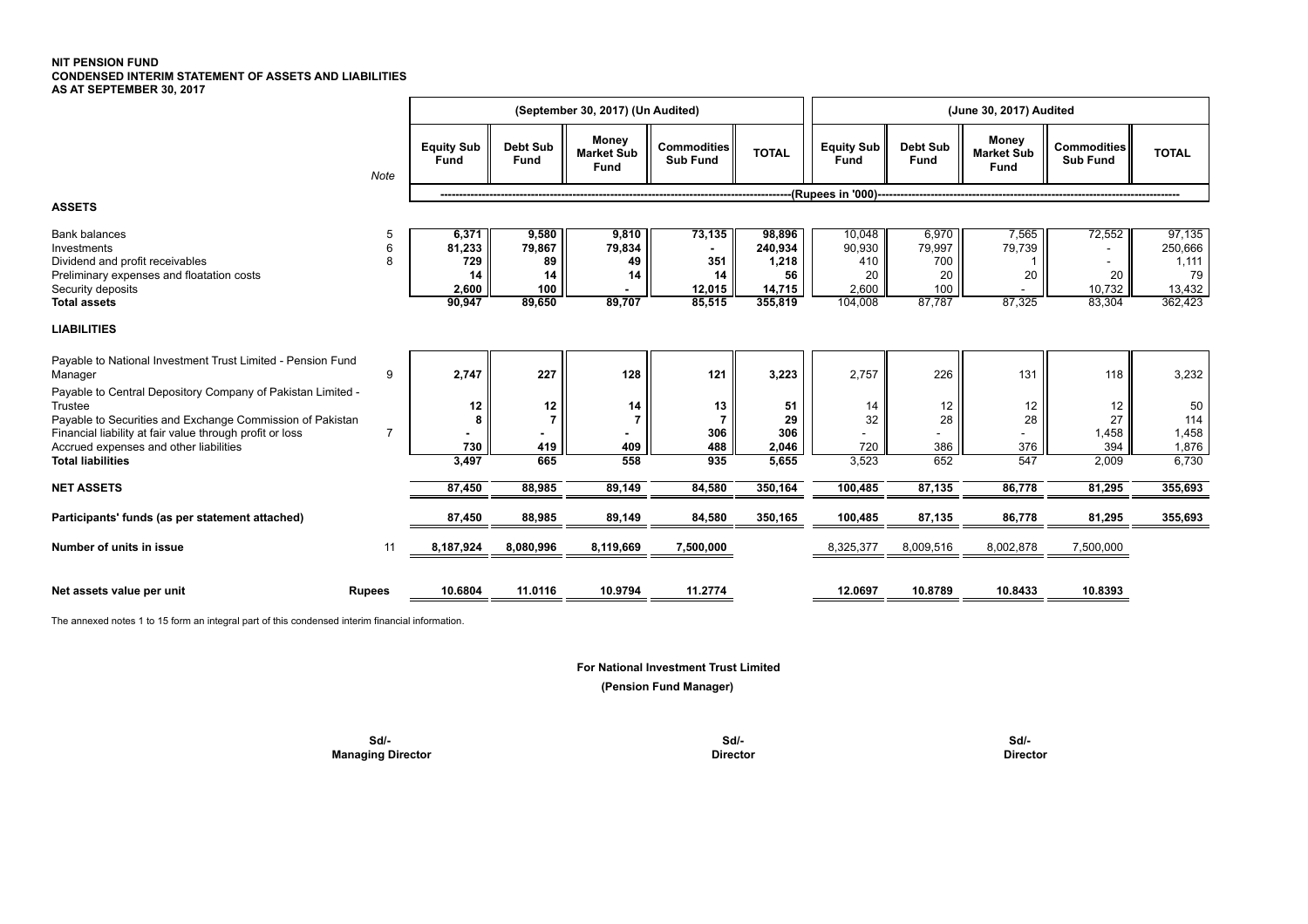## **NIT PENSION FUND CONDENSED INTERIM INCOME STATEMENT (UN AUDITED) FOR THE QUARTER ENDED SEPTEMBER 30, 2017**

|                                                                         | Three months period ended 30 September 2017 |                  |                                    |                                       |              | Three months period ended 30 September 2016 |                         |                                    |                                |              |
|-------------------------------------------------------------------------|---------------------------------------------|------------------|------------------------------------|---------------------------------------|--------------|---------------------------------------------|-------------------------|------------------------------------|--------------------------------|--------------|
| <b>Note</b>                                                             | <b>Equity Sub</b><br><b>Fund</b>            | Debt Sub<br>Fund | Money<br><b>Market Sub</b><br>Fund | <b>Commodities</b><br><b>Sub Fund</b> | <b>TOTAL</b> | Equity Sub<br><b>Fund</b>                   | Debt Sub<br><b>Fund</b> | Money<br><b>Market Sub</b><br>Fund | Commodities<br><b>Sub Fund</b> | <b>TOTAL</b> |
|                                                                         |                                             |                  |                                    |                                       |              |                                             |                         |                                    |                                |              |
| <b>INCOME</b>                                                           |                                             |                  |                                    |                                       |              |                                             |                         |                                    |                                |              |
| Income from government securities                                       |                                             | 1,144            | 1,179                              |                                       | 2,323        |                                             | 1,044                   | 1,055                              |                                | 2,099        |
| Income from Debt securities                                             |                                             | 84               |                                    |                                       | 84           | $\sim$                                      | 77                      |                                    |                                | 77           |
| Profit on bank deposits                                                 | 97                                          | 94               | 130                                | 1,114                                 | 1,435        | 70                                          | 68                      | 75                                 | 1,112                          | 1,325        |
| Dividend income                                                         | 868                                         |                  |                                    |                                       | 868          | 730                                         |                         |                                    | $\sim$                         | 730          |
| Realized gain on gold contracts                                         |                                             |                  |                                    | 2,775                                 | 2,775        |                                             |                         |                                    | 4,373                          | 4,373        |
| Net unrealized (loss) on future contracts of gold                       |                                             |                  |                                    | (306)                                 | (306)        | $\overline{\phantom{a}}$                    |                         |                                    | (634)                          | (634)        |
| Gain on sale of investments-net                                         |                                             |                  |                                    |                                       |              | (269)                                       |                         |                                    |                                | (269)        |
| <b>Total income</b>                                                     | 965                                         | 1,322            | 1,309                              | 3,582                                 | 7,178        | 531                                         | 1,189                   | 1,130                              | 4,851                          | 7,701        |
| <b>EXPENSES</b>                                                         |                                             |                  |                                    |                                       |              |                                             |                         |                                    |                                |              |
| Impairment loss on equity securities classified as 'available for sale' | 951                                         |                  |                                    |                                       | 951          | 123                                         |                         |                                    | $\sim$                         | 123          |
| Remuneration of National Investment Trust Limited-Pension Fund Manager  | 177                                         | 111              | 110                                | 106                                   | 504          | 326                                         | 307                     | 301                                | 315                            | 1,249        |
| Sindh sales tax on remuneration of Pension Fund Manager                 | 23                                          | 14               | 14                                 | 14                                    | 66           | 42                                          | 40                      | 39                                 | 41                             | 162          |
| Annual fee - Securities and Exchange Commission of Pakistan             | 8                                           | $\overline{7}$   | $\overline{7}$                     | 7                                     | 29           | 7 <sup>1</sup>                              | $\overline{7}$          | $\overline{7}$                     | 7                              | 28           |
| Trustee Fee- Central Depository Company of Pakistan Limited             | 40                                          | 38               | 37                                 | 36                                    | 151          | 37                                          | 35                      | 34                                 | 36                             | 142          |
| Custodian charges of Central Depository Company of Pakistan Limited     | $\overline{2}$                              | $\overline{2}$   |                                    |                                       | 4            | 3                                           | -1                      |                                    |                                | 4            |
| Securities transaction costs                                            |                                             |                  |                                    | 52                                    | 52           |                                             |                         |                                    | 54                             | 54           |
| Amortization of Formation Cost                                          | 5                                           | 5                | 5                                  | 5                                     | 21           | 5                                           | 5                       | 5                                  | 5                              | 20           |
| Auditors' Remuneration                                                  | 9                                           | 10               | 10                                 | 10                                    | 39           | 19                                          | 19                      | 19                                 | 19                             | 76           |
| Printing and related costs                                              |                                             |                  |                                    |                                       |              | 3                                           | 3                       | 3                                  | 3                              | 12           |
| <b>Total expenses</b>                                                   | 1,215                                       | 187              | 185                                | $\overline{230}$                      | 1,816        | 565                                         | 417                     | 408                                | 480                            | 1,870        |
| Net income / (loss) for the period before taxation                      | (250)                                       | 1,136            | 1,124                              | 3,352                                 | 5,362        | (34)                                        | 772                     | 722                                | 4,371                          | 5,831        |
| Provision for Sindh Workers' Welfare Fund                               |                                             | (23)             | (22)                               | (67)                                  | (112)        |                                             |                         |                                    |                                |              |
| Net income / (loss) for the period before taxation                      | (250)                                       | 1,113            | 1,102                              | 3,285                                 | 5,250        | (34)                                        | 772                     | 722                                | 4,371                          | 5,831        |
| Taxation                                                                |                                             |                  |                                    |                                       |              |                                             |                         |                                    |                                |              |
| Net income / (loss) for the period                                      | (250)                                       | 1,113            | 1,102                              | 3,285                                 | 5,250        | (34)                                        | 772                     | 722                                | 4,371                          | 5,831        |
|                                                                         |                                             |                  |                                    |                                       |              |                                             |                         |                                    |                                |              |

The annexed notes 1 to 15 form an integral part of this condensed interim financial information.

## **For National Investment Trust Limited (Pension Fund Manager)**

**--------------------------------Rupees------------------------------ --------------------------------Rupees------------------------------**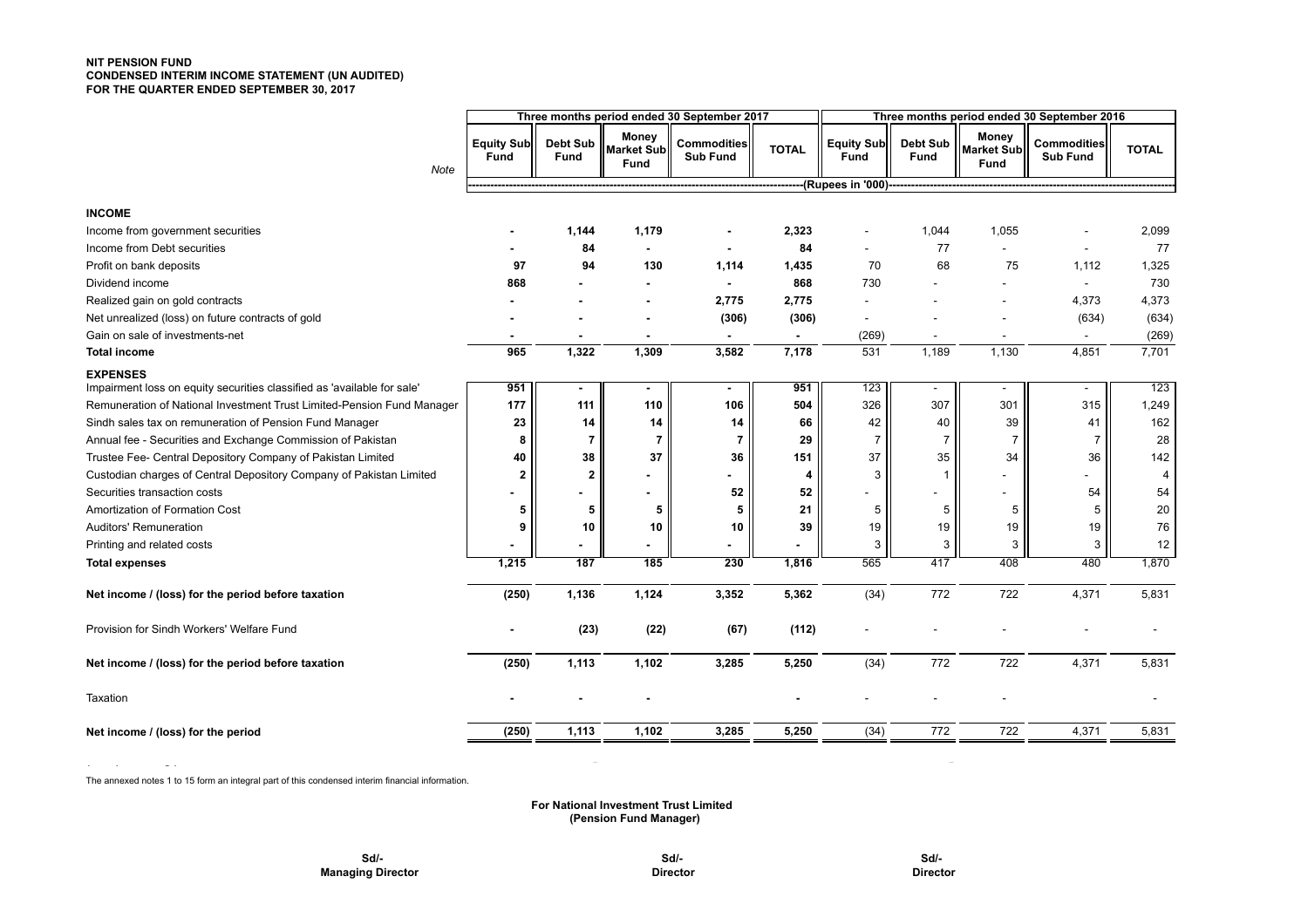## **NIT PENSION FUND CONDENSED INTERIM STATEMENT OF COMPREHENSIVE INCOME (UN AUDITED) FOR THE QUARTER ENDED SEPTEMBER 30, 2017**

|                                                                                                                  |             |                    |                    |                             | Three months period ended 30 September 2017 |                         | Three months period ended 30 September 2016 |      |                                                                    |                                   |              |  |  |
|------------------------------------------------------------------------------------------------------------------|-------------|--------------------|--------------------|-----------------------------|---------------------------------------------|-------------------------|---------------------------------------------|------|--------------------------------------------------------------------|-----------------------------------|--------------|--|--|
|                                                                                                                  |             | Equity Sub<br>Fund | Debt Sub  <br>Fund | Money<br>Market Sub<br>Fund | <b>Commodities</b><br><b>Sub Fund</b>       | <b>TOTAL</b>            | Equity Sub<br><b>Fund</b>                   | Fund | Money<br>- <sub>Il</sub> Debt Sub    Market Sub   ~<br><b>Fund</b> | Commodities   <br><b>Sub Fund</b> | <b>TOTAL</b> |  |  |
|                                                                                                                  |             |                    |                    |                             |                                             | --Rupees in '000------- |                                             |      |                                                                    |                                   |              |  |  |
|                                                                                                                  | <b>Note</b> |                    |                    |                             |                                             |                         |                                             |      |                                                                    |                                   |              |  |  |
| Net income / (loss) for the period                                                                               |             | (250)              | 1,113              | 1,102                       | 3,285                                       | 5,250                   | (34)                                        | 772  | 722                                                                | 4,371                             | 5,831        |  |  |
| Other comprehensive income                                                                                       |             |                    |                    |                             |                                             |                         |                                             |      |                                                                    |                                   |              |  |  |
| Net unrealised appreciation / (dimunition) on remeasurement of<br>investments classified as 'available for sale' | 6.3         | (11, 484)          | (44)               | (8)                         | $\overline{\phantom{a}}$                    | (11, 536)               | 2,725                                       | (23) | (7)                                                                | (4,007)                           | (1, 312)     |  |  |
| Total comprehensive income / (loss) for the period                                                               |             | (11, 734)          | 1,069              | 1,094                       | 3,285                                       | (6, 286)                | 2,691                                       | 749  | 715                                                                | 364                               | 4,519        |  |  |

The annexed notes 1 to 15 form an integral part of this condensed interim financial information.

## **For National Investment Trust Limited (Pension Fund Manager)**

 **Sd/- Sd/- Sd/- Managing Director Contracts Director Director Director Director Director**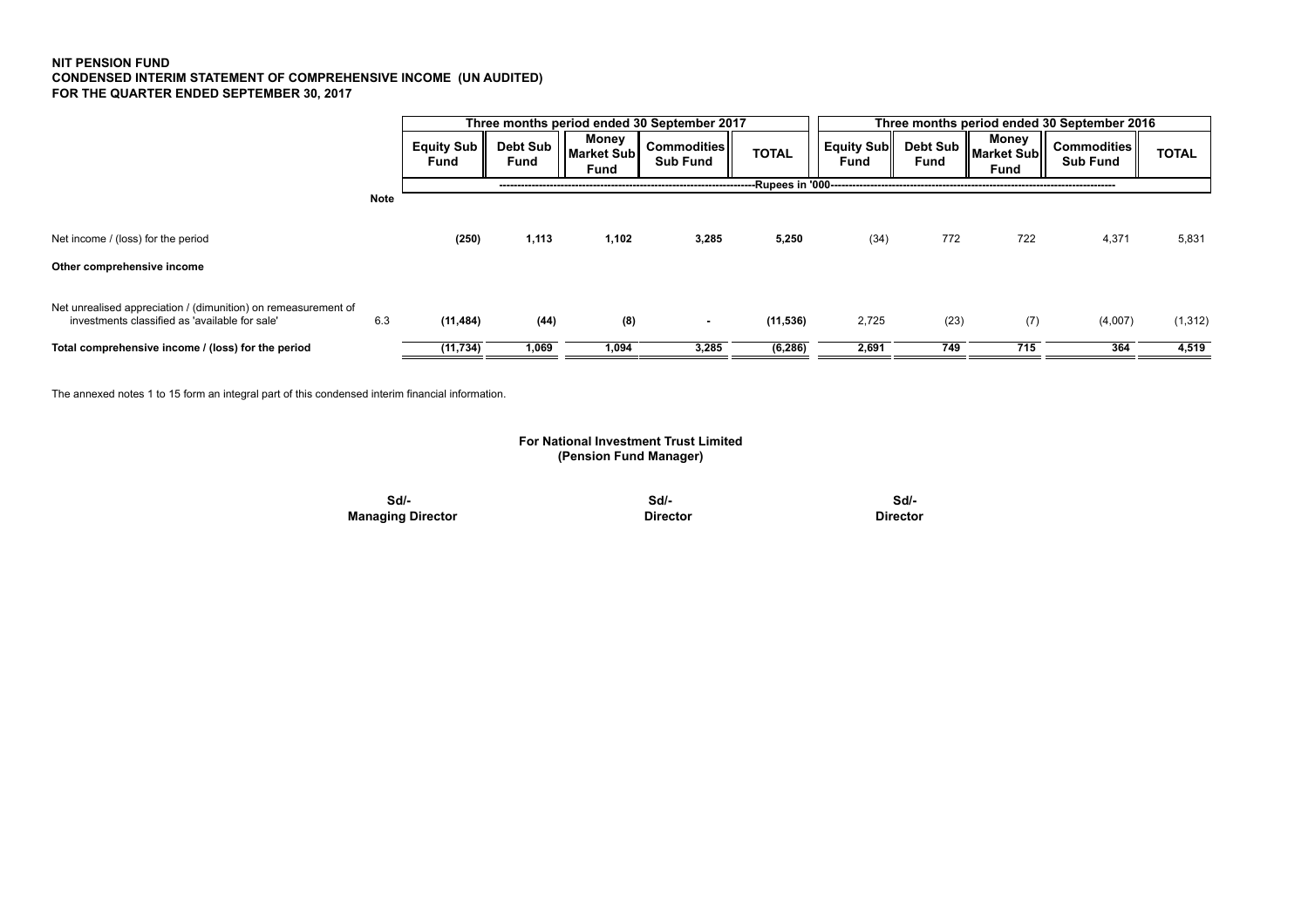## **NIT PENSION FUND CONDENDSED INTERIM STATEMENT OF MOVEMENT IN UNIT HOLDERS' FUND (UN AUDITED) FOR THE QUARTER ENDED SEPTEMBER 30, 2017**

|                                                               |                    |                         |                                           | Three months period ended 30 September 2017 |              | Three months period ended 30 September 2016 |                         |                                    |                                       |              |  |  |
|---------------------------------------------------------------|--------------------|-------------------------|-------------------------------------------|---------------------------------------------|--------------|---------------------------------------------|-------------------------|------------------------------------|---------------------------------------|--------------|--|--|
|                                                               | Equity Sub<br>Fund | Debt Sub<br><b>Fund</b> | Money<br><b>Market Sub</b><br><b>Fund</b> | <b>Commodities</b><br><b>Sub Fund</b>       | <b>Total</b> | <b>Equity Sub</b><br>Fund                   | <b>Debt Sub</b><br>Fund | Money<br>Market Sub<br><b>Fund</b> | <b>Commodities</b><br><b>Sub Fund</b> | <b>Total</b> |  |  |
|                                                               |                    |                         |                                           |                                             |              |                                             |                         |                                    |                                       |              |  |  |
| Net assets at the beginning of the period                     | 100,485            | 87,135                  | 86,778                                    | 81,295                                      | 355,693      | 83,755                                      | 80,243                  | 78,705                             | 82,705                                | 325,408      |  |  |
| Amount received on issuance of units                          | 703                | 748                     | 1,030                                     |                                             | 2,481        | 337                                         | 667                     | 801                                |                                       | 1,805        |  |  |
| Amount paid on redemption of units                            | (1, 724)           | $\blacksquare$          | ٠                                         |                                             | (1,724)      | $\overline{\phantom{a}}$                    |                         | $\overline{\phantom{a}}$           |                                       |              |  |  |
| Reallocation among sub-funds                                  | (280)              | 33                      | 247                                       |                                             |              |                                             |                         |                                    |                                       |              |  |  |
|                                                               | (1, 301)           | 781                     | 1,277                                     |                                             | 757          | 337                                         | 667                     | 801                                |                                       | 1,805        |  |  |
| Net unrealised appreciation / (diminution) on re-measurement  |                    |                         |                                           |                                             |              |                                             |                         |                                    |                                       |              |  |  |
| of investments classified as 'available for sale ' - note 6.3 | (11, 484)          | (44)                    | (8)                                       |                                             | $-11,536$    | 2,725                                       | (23)                    | (7)                                | (4,007)                               | $-1,312$     |  |  |
| Gain on sale of investments-net                               |                    | $\blacksquare$          | ۰.                                        | 2,775                                       | 2,775        | (269)                                       |                         | $\overline{\phantom{a}}$           | 4,373                                 | 4,104        |  |  |
| Other net income / (loss) for the period                      | (250)              | 1,113                   | 1,102                                     | 511                                         | 2,475        | 235                                         | 773                     | 723                                | (2)                                   | 1,729        |  |  |
|                                                               | (11, 734)          | 1,069                   | 1,094                                     | 3,285                                       | (6, 286)     | 2,691                                       | 750                     | 716                                | 364                                   | 4,521        |  |  |
| Net assets at the end of the period                           | 87,450             | 88,985                  | 89,149                                    | 84,580                                      | 350,165      | 86,783                                      | 81,660                  | 80,222                             | 83,069                                | 331,734      |  |  |

The annexed notes 1 to 15 form an integral part of this condensed interim financial information.

 **(Pension Fund Manager) For National Investment Trust Limited**

 **Sd/- Sd/- Sd/- Managing Director** Director **Director Director Director Director Director Director**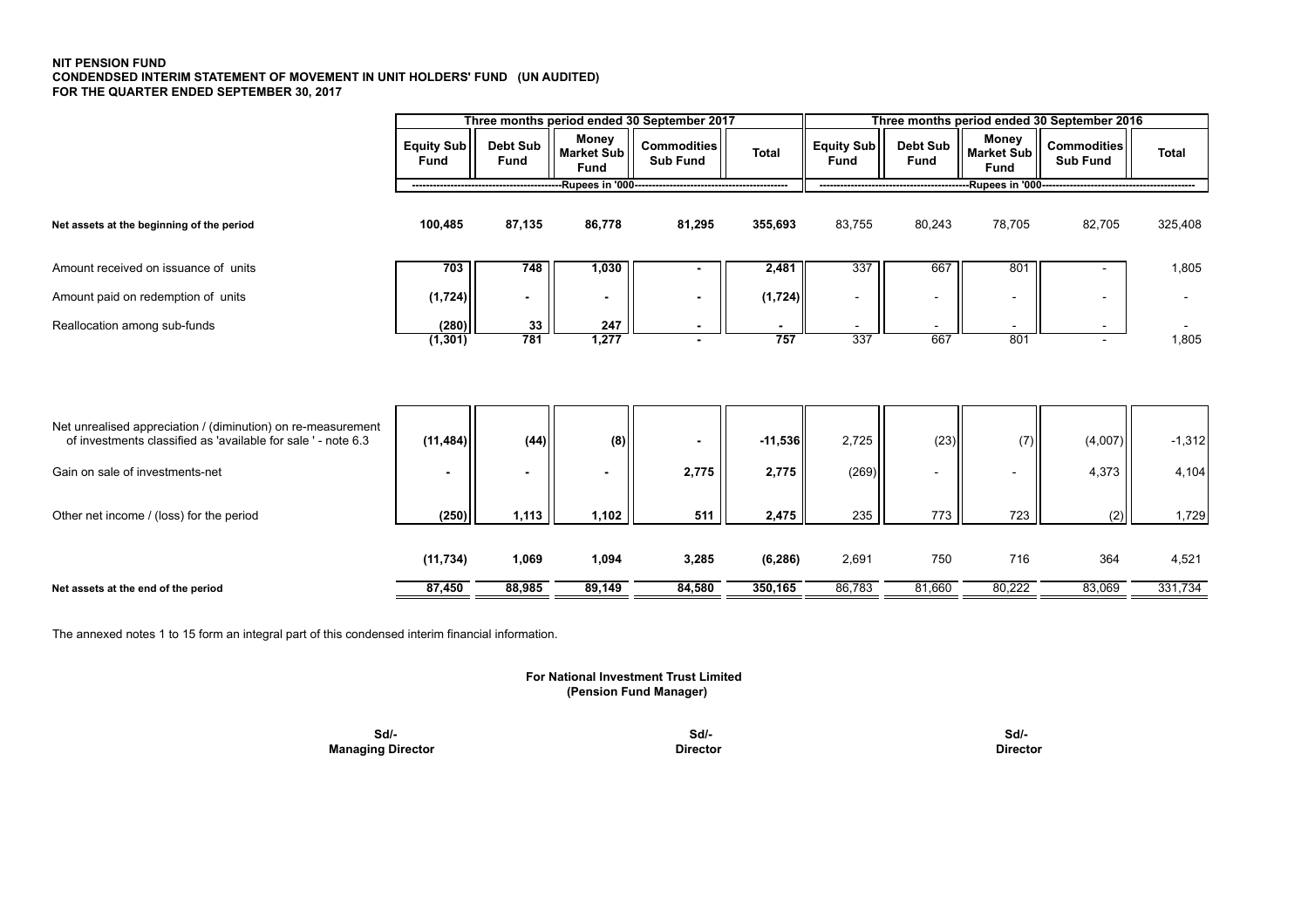## **NIT PENSION FUND CONDENSED INTERIM CASH FLOW STATEMENT (UN AUDITED) FOR THE QUARTER ENDED SEPTEMBER 30, 2017**

|                                                                                                                                                                                                                                                        | Three months period ended 30 September 2017 |                            |                                    |                                             | Three months period ended 30 September 2016 |                           |                         |                                    |                                       |                                     |
|--------------------------------------------------------------------------------------------------------------------------------------------------------------------------------------------------------------------------------------------------------|---------------------------------------------|----------------------------|------------------------------------|---------------------------------------------|---------------------------------------------|---------------------------|-------------------------|------------------------------------|---------------------------------------|-------------------------------------|
|                                                                                                                                                                                                                                                        | <b>Equity Sub</b><br>Fund                   | Debt Sub<br><b>Fund</b>    | Money<br><b>Market Sub</b><br>Fund | Commodities<br><b>Sub Fund</b>              | <b>Total</b>                                | <b>Equity Sub</b><br>Fund | <b>Debt Sub</b><br>Fund | Money<br><b>Market Sub</b><br>Fund | <b>Commodities</b><br><b>Sub Fund</b> | <b>Total</b>                        |
|                                                                                                                                                                                                                                                        |                                             |                            | -Rupees in '000--                  |                                             |                                             |                           |                         | -Rupees in '000---                 |                                       |                                     |
| <b>CASH FLOWS FROM OPERATING ACTIVITIES</b>                                                                                                                                                                                                            |                                             |                            |                                    |                                             |                                             |                           |                         |                                    |                                       |                                     |
| Net (loss) / income for the period before taxation<br>(Increase) / decrease in assets                                                                                                                                                                  | (250)                                       | 1,113                      | 1,102                              | 3,285                                       | 5,250                                       | (34)                      | 773                     | 723                                | 4,371                                 | 5,831                               |
| Investments<br>Dividend and other receivables<br>Financial assets at fair value through profit or loss<br>Preliminary expenses and floatation costs<br><b>Security Deposits</b>                                                                        | (1,787)<br>(319)<br>6                       | 86<br>610<br>5             | (103)<br>(47)<br>5                 | (351)<br>5<br>(1, 283)                      | (1, 805)<br>(105)<br>21<br>(1, 283)         | (6, 145)<br>(268)<br>5    | 1,071<br>605<br>5       | 402<br>(11)<br>5                   | (4,005)<br>(329)<br>357<br>5<br>(33)  | (8,677)<br>(3)<br>357<br>20<br>(33) |
| Increase / (decrease) in liabilities                                                                                                                                                                                                                   | (2, 101)                                    | 701                        | (145)                              | (1,628)                                     | (3, 171)                                    | (6, 408)                  | 1,681                   | 396                                | (4,005)                               | (8,336)                             |
| Payable to National Investment Trust Limited<br>- Pension Fund Manager<br>Fee payable to Securities and Exchange Commission<br>of Pakistan<br>Payable to Central Depository Company of Pakistan Limited-Trustee<br>Payable against redemption of units | (10)<br>(24)<br>(2)                         | 1<br>(20)                  | (3)<br>(20)                        | $\overline{\mathbf{3}}$<br>(20)<br>(1, 152) | (10)<br>(85)<br>(1, 152)                    | (17)                      | (1)<br>(19)             | (1)<br>(19)                        | (19)                                  | (2)<br>(74)<br>$\overline{1}$       |
| Creditors, accrued and other liabilities                                                                                                                                                                                                               | 10                                          | 34                         | 33                                 | 94                                          | 170                                         | 85                        | 19                      | 17                                 | (23)                                  | 98                                  |
|                                                                                                                                                                                                                                                        | (26)                                        | 15                         | 11                                 | (1,074)                                     | (1,074)                                     | 69                        | (1)                     | (2)                                | (42)                                  | $\overline{23}$                     |
| Net cash flow (used in) / generated from operating activities<br><b>CASH FLOWS FROM FINANCING ACTIVITIES</b>                                                                                                                                           | (2, 376)                                    | 1,829                      | 968                                | 583                                         | 1,005                                       | (6,373)                   | 2,453                   | 1,117                              | 324                                   | (2, 479)                            |
| Amount received on issue of units<br>Amount paid on redemption of units<br>Amount (paid) / received on reallocation of units<br>Net cash flow used in financing activities                                                                             | 703<br>(1,724)<br>(280)<br>(1, 301)         | 748<br>$\sim$<br>33<br>781 | 1,030<br>247<br>1,277              |                                             | 2,481<br>(1,724)<br>757                     | 337<br>337                | 667<br>667              | 801<br>801                         |                                       | 1,805<br>1,805                      |
| Net (decrease) in cash and cash equivalents                                                                                                                                                                                                            |                                             |                            |                                    |                                             |                                             |                           |                         |                                    |                                       |                                     |
| during the period                                                                                                                                                                                                                                      | (3,677)                                     | 2,610                      | 2,245                              | 583                                         | 1,762                                       | (6,036)                   | 3.120                   | 1,918                              | 324                                   | (674)                               |
| Cash and cash equivalents at the beginning of the period                                                                                                                                                                                               | 10,048                                      | 6,970                      | 7,565                              | 72,552                                      | 97,135                                      | 9,160                     | 4,727                   | 4,254                              | 73,176                                | 91,317                              |
| Cash and cash equivalents as at the end of the period                                                                                                                                                                                                  | 6,371                                       | 9,580                      | 9,810                              | 73,135                                      | 98,897                                      | 3,124                     | 7,847                   | 6,172                              | 73,500                                | 90,643                              |

The annexed notes 1 to 15 form an integral part of this condensed interim financial information.

## **For National Investment Trust Limited (Pension Fund Manager)**

| Sd/-                     | Sd/-            | Sd/-            |
|--------------------------|-----------------|-----------------|
| <b>Managing Director</b> | <b>Director</b> | <b>Director</b> |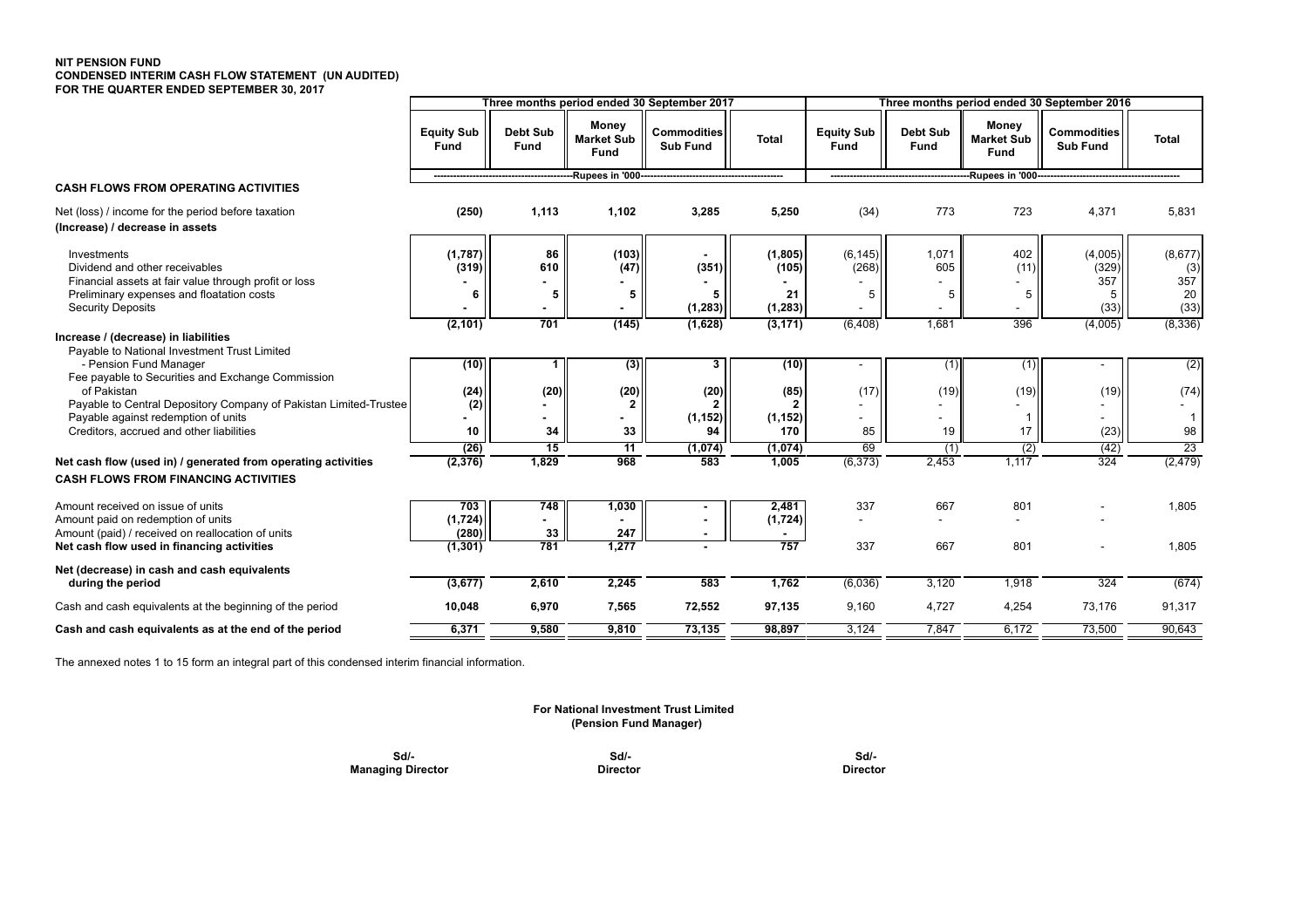## **NIT PENSION FUND**

## **NOTES TO AND FORMING PART OF THE CONDENSED INTERIM FINANCIAL INFORMATION FOR THE QUARTER ENDED SEPTEMBER 30, 2017**

## **1 LEGAL STATUS AND NATURE OF BUSINESS**

# NIT Pension Fund ("the Fund") was established under a Trust Deed executed between National Investment Trust Limited as Pension Fund Manager and Central Depository Company of Pakistan Limited<br>(CDC) as trustee. The Fund was

National Investment Trust Limited has been licensed to act as a Pension Fund Manager under the Voluntary Pension Scheme Rules, 2005 through a certifcate of registration issued by SECP. The registered office of the Pension Fund Manager is situated at 6th floor, National Bank of Pakistan Building I.I. Chundrigar Road, Karachi.

The Fund is an unlisted pension scheme and offers units for public subscription on a continuous basis. The units are non-transferable except in the circumstances mentioned in VPS Rules and can be redeemed by surrendering to the Fund. Further, as per the offering document, no distribution of income or dividend is allowed from any of the sub-funds.

The objective of the Fund is to provide individuals with a portable, individualised, funded (based on defined contribution), flexible pension scheme, assisting and facilitating them to plan and provide for their retirment. The Fund comprises of four sub-funds namely equity sub-fund, debt sub-fund, money market sub-fund & commodities sub-funds. Participants are offered various investment allocation schmes<br>depending on their investm

The Fund received Seed Money from Pension Fund Manager amounting to Rs. 300 million (i.e. Rs. 75 million in each Sub-Fund) on 12 June 2015 against which 30 million units at the offer price of Rs. 10 each unit were issued (i.e. 75 million of each Sub-fund). Accordingly, the Fund commenced its operations from 12 June 2015.

PACRA has maintained an asset manager rating of "AM2++" to the Pension Fund Manager.

Title of the assets of the fund are held in the name of CDC as the trustee of the fund.

#### **2 BASIS OF PREPARATION**

#### **2.1 Statement of compliance**

This condensed interim financial information has been prepared in accordance with the requirements of the International Accounting Standard 34 - Interim Financial Reporting and provisions of and<br>directives issued under the shall prevail.

This condensed interim financial information does not include all the information and disclosures required in the annual financial statements and should therefore be read in conjunction with the annual financial statements of the Fund as at and for the year ended 30 June 2017. However, selected explanatory notes are included to explain events and transactions that are significant to an understanding of the changes in the Fund's financial position and performance since the last financial statements.

#### **2.2 Functional and presentation currency**

This condensed interim financial information is presented in Pak Rupees, which is the Fund's functional and presentation currency. All financial information presented in Pak Rupees has been rounded off to the nearest thousand of rupees except otherwise stated.

#### **3 SIGNIFICANT ACCOUNTING POLICIES**

The accounting policies adopted for the preparation of the condensed interim financial information are the same as those applied in the preparation of the annual financial statements of the Fund for the<br>year, ended 30 June

#### 4 **USE OF JUDGEMENTS AND ESTIMATES**

The preparation of condensed interim financial information requires management to make judgements, estimates and assumption that affect the application of accounting policies and reported amount of assets and liabilities, income and expenses. Actual result may differ from these estimates.

The significant judgements made by management in applying the accounting policies and the key sources of estimation uncertainty were the same as those that applied to financial statements as at and for<br>the year ended 30 Ju

#### **5 BANK BALANCES**

|                           |      | (September 30, 2017) Un audited |                                                       |              | (June 30, 2017) Audited |      |                                          |                          |              |  |  |  |
|---------------------------|------|---------------------------------|-------------------------------------------------------|--------------|-------------------------|------|------------------------------------------|--------------------------|--------------|--|--|--|
| <b>Equity</b><br>Sub Fund | Fund | Money<br>Fund                   | Debt Sub<br>Market Sub<br>Contract Fund<br>s Sub Fund | <b>TOTAL</b> | Equity<br>Sub Fund      | Fund | Money<br>I Debt Sub Market Subli<br>Fund | Commoditie<br>s Sub Fund | <b>TOTAL</b> |  |  |  |
| -Rupees in '000-          |      |                                 |                                                       |              |                         |      |                                          |                          |              |  |  |  |

 $\overline{\mathbb{F}}$ 

**(June 30, 2017) Audited**

| Savings accounts |  | 6.37' | 9,580 | 9.810 | 73.135 | 98.896 | 10.048 | 6.970 | 7.565 | 72.552 | 97.135 |
|------------------|--|-------|-------|-------|--------|--------|--------|-------|-------|--------|--------|
|                  |  | 6.37  | 9,580 | 9.810 | 73.135 | 98.896 | 10.048 | 6.970 | 7,565 | 72.552 | 97.135 |

**(September 30, 2017) Un audited**

**5.1** These accounts carry return at rates ranging from 3.75% to 6.25% per annum (30 June 2017: 3.75 % to 6.50% per annum).

### **6 INVESTMENTS**

| Monev<br>Monev<br>Eauitv<br>Debt Subl<br>Debt Sub<br>Commoditiell<br>Eauity<br>Commoditiel<br><b>TOTAL</b><br><b>TOTAL</b><br><b>Market Subll</b><br>llMarket Subll<br>Sub Fund<br>Fund<br>Fund<br>Fund<br>Fund<br>Sub<br>Sub<br>Fund<br>$-11.7$<br>Fund<br>Fund<br>--Rupees in '00"<br>----------------<br>------------- | ----- |  | . | . |  |  |  |  |  |
|---------------------------------------------------------------------------------------------------------------------------------------------------------------------------------------------------------------------------------------------------------------------------------------------------------------------------|-------|--|---|---|--|--|--|--|--|
|                                                                                                                                                                                                                                                                                                                           |       |  |   |   |  |  |  |  |  |
|                                                                                                                                                                                                                                                                                                                           |       |  |   |   |  |  |  |  |  |

| Available for sale investments                                |               |        |                          |        |         |        |        |                          |                          |         |
|---------------------------------------------------------------|---------------|--------|--------------------------|--------|---------|--------|--------|--------------------------|--------------------------|---------|
| <b>Listed Equity Securities</b>                               | 6.1           | 81.233 | $\overline{\phantom{a}}$ |        | 81.233  | 90.930 |        |                          | $\overline{\phantom{a}}$ | 90.930  |
| Government securities-Market Treasury Bills                   | 6.2.1 & 6.2.2 |        | 49.670                   | 79.834 | 129.504 |        | 49.609 | 79.739                   | $\overline{\phantom{a}}$ | 129.348 |
| Government securities-Pakistan Investment Bonds 6.2.1 & 6.2.2 |               |        | 25.327                   |        | 25.327  |        | 25.482 |                          | $\overline{\phantom{a}}$ | 25.482  |
| Term Finance Certificates-unlisted                            | 6.2.          |        | 4.410                    |        | 4.410   |        | 4.440  | $\overline{\phantom{a}}$ | $\overline{\phantom{0}}$ | 4.440   |
| Sukuk-Listed                                                  |               |        | 460                      |        | 460     |        | 466    |                          | $\overline{\phantom{0}}$ | 466     |
|                                                               |               | 81.233 | 79.867                   | 79.834 | 240.934 | 90.930 | 79.997 | 79.739                   |                          | 250.666 |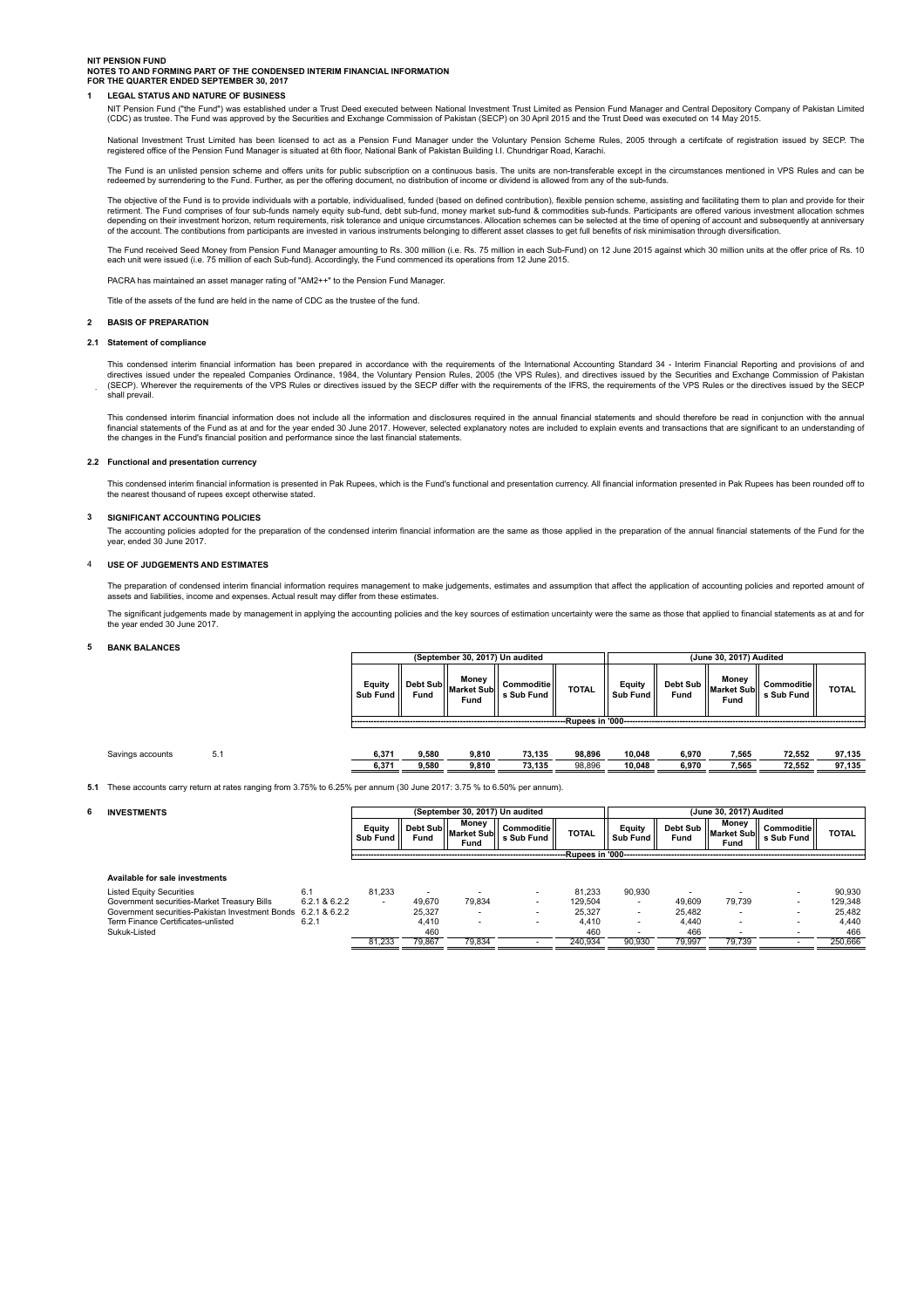## **6.1 -Listed Equity Securities**

**6.1.1 - Held by Equity Sub-Fund Shares of listed companies - fully paid up ordinary shares of Rs. 10 each unless stated otherwise**

| or notoa companies - rany p<br><b>Name of Investee Companies</b> | As at 01<br><b>July 2017</b> | ana ap orannary onlares or ris. To<br><b>Purchases</b><br>during the<br>period | <b>Bonus</b><br>shares<br>received<br>during the<br>period | Right<br>shares<br>purchased/<br>subscribed<br>during the<br>period | Sale<br>during the<br>period | As at<br>September<br>30, 2017 | Cost/<br>Carrying<br>value ast at<br>September<br>30, 2017 | <b>Market</b><br>Value as at<br>September<br>30, 2017 | <b>Market</b><br>value as a<br>percentage<br>of net<br>assets of<br>sub-fund | Market<br>value as a<br>percentage<br>of total<br>investment<br>of sub-fund | Percentage<br>of paid-up<br>capital of the<br>investee<br>company held |
|------------------------------------------------------------------|------------------------------|--------------------------------------------------------------------------------|------------------------------------------------------------|---------------------------------------------------------------------|------------------------------|--------------------------------|------------------------------------------------------------|-------------------------------------------------------|------------------------------------------------------------------------------|-----------------------------------------------------------------------------|------------------------------------------------------------------------|
|                                                                  |                              |                                                                                | (Number of Shares)                                         |                                                                     |                              |                                | ------Rupees in '000--------                               |                                                       |                                                                              |                                                                             |                                                                        |
| <b>COMMERCIAL BANKS</b>                                          |                              |                                                                                |                                                            |                                                                     |                              |                                |                                                            |                                                       |                                                                              |                                                                             |                                                                        |
| Habib Bank Limited<br><b>MCB Bank Limited</b>                    | 8,000<br>25,000              |                                                                                |                                                            |                                                                     |                              | 8,000<br>25,000                | 1,897<br>5,261                                             | 1,446<br>5,225                                        | 1.65<br>5.97                                                                 | 1.78<br>6.43                                                                | 0.01<br>0.05                                                           |
| Bank Al Habib Limited                                            | 30,000                       |                                                                                |                                                            |                                                                     |                              | 30,000                         | 1,324                                                      | 1,728                                                 | 1.98                                                                         | 2.13                                                                        | 0.02                                                                   |
| United Bank Limited                                              | 27,000                       |                                                                                |                                                            |                                                                     | ÷.                           | 27,000                         | 5,580                                                      | 5,135                                                 | 5.87                                                                         | 6.32                                                                        | 0.04                                                                   |
|                                                                  | 90,000                       |                                                                                |                                                            |                                                                     | $\overline{\phantom{a}}$     | 90,000                         | 14,098                                                     | 13,534                                                | 15.48                                                                        | 16.66                                                                       |                                                                        |
|                                                                  |                              |                                                                                |                                                            |                                                                     |                              |                                |                                                            |                                                       |                                                                              |                                                                             |                                                                        |
| <b>TEXTILE COMPOSITE</b>                                         |                              |                                                                                |                                                            |                                                                     |                              |                                |                                                            |                                                       |                                                                              |                                                                             |                                                                        |
| Nishat Mills Limited                                             | 8,000                        |                                                                                |                                                            |                                                                     |                              | 8,000                          | 1,111                                                      | 1,161                                                 | 1.33                                                                         | 1.43                                                                        | 0.03                                                                   |
|                                                                  | 8,000                        | ÷.                                                                             | ÷                                                          | ÷                                                                   | $\overline{a}$               | 8,000                          | 1,111                                                      | 1,161                                                 | 1.33                                                                         | 1.43                                                                        |                                                                        |
| <b>CEMENT</b>                                                    |                              |                                                                                |                                                            |                                                                     |                              |                                |                                                            |                                                       |                                                                              |                                                                             |                                                                        |
| D. G. Khan Cement Company                                        | 32,000                       |                                                                                |                                                            |                                                                     |                              | 32,000                         | 5,324                                                      | 4,700                                                 | 5.37                                                                         | 5.79                                                                        | 0.11                                                                   |
| Cherat Cement Company Limited                                    | 7,500                        |                                                                                |                                                            |                                                                     | ä,                           | 7,500                          | 939                                                        | 900                                                   | 1.03                                                                         | 1.11                                                                        | 0.05                                                                   |
| Fauji Cement Company Ltd.                                        | 114,000<br>11,000            |                                                                                |                                                            |                                                                     | ÷<br>÷,                      | 114,000<br>11,000              | 4,283<br>6,173                                             | 3,707<br>6,217                                        | 4.24<br>7.11                                                                 | 4.56<br>7.65                                                                | 0.03<br>0.19                                                           |
| Lucky Cement Limited                                             | 164,500                      | ÷.                                                                             | L.                                                         | ÷.                                                                  | ÷.                           | 164,500                        | 16,720                                                     | 15,524                                                | 17.75                                                                        | 19.11                                                                       |                                                                        |
| POWER GENERATION & DISTRIBUTION                                  |                              |                                                                                |                                                            |                                                                     |                              |                                |                                                            |                                                       |                                                                              |                                                                             |                                                                        |
| Kot Addu Power Co.Ltd.                                           | 8,000                        |                                                                                |                                                            |                                                                     | ÷                            | 8,000                          | 677                                                        | 608                                                   | 0.70                                                                         | 0.75                                                                        | 0.01                                                                   |
| Hub Power Company                                                | 35,000                       |                                                                                |                                                            |                                                                     |                              | 35,000                         | 3,411                                                      | 3,913                                                 | 4.47                                                                         | 4.82                                                                        | 0.03                                                                   |
|                                                                  | 43,000                       | ÷,                                                                             | L.                                                         | ÷,                                                                  | $\overline{a}$               | 43,000                         | 4,089                                                      | 4,522                                                 | 5.17                                                                         | 5.57                                                                        |                                                                        |
|                                                                  |                              |                                                                                |                                                            |                                                                     |                              |                                |                                                            |                                                       |                                                                              |                                                                             |                                                                        |
| OIL AND GAS MARKETING COMPANIES                                  |                              |                                                                                |                                                            |                                                                     |                              |                                |                                                            |                                                       |                                                                              |                                                                             |                                                                        |
| Pakistan State Oil Co. Ltd.                                      | 13,000                       |                                                                                |                                                            |                                                                     |                              | 13,000                         | 5,097                                                      | 5,743                                                 | 6.57                                                                         | 7.07                                                                        | 0.21                                                                   |
|                                                                  | 13,000                       | ÷,                                                                             | ÷,                                                         | ÷,                                                                  | ÷,                           | 13,000                         | 5,097                                                      | 5,743                                                 | 6.57                                                                         | 7.07                                                                        |                                                                        |
| OIL AND GAS EXPLORATION COMPANIES                                |                              |                                                                                |                                                            |                                                                     |                              |                                |                                                            |                                                       |                                                                              |                                                                             |                                                                        |
| Pakistan Oil Field Limited                                       | 2,000                        |                                                                                |                                                            |                                                                     |                              | 2,000                          | 698                                                        | 1,064                                                 | 1.22                                                                         | 1.31                                                                        | 0.04                                                                   |
| Oil & Gas Development Company                                    | 33,000                       |                                                                                |                                                            |                                                                     |                              | 33,000                         | 5,169                                                      | 4,905                                                 | 5.61                                                                         | 6.04                                                                        | 0.01                                                                   |
| Pakistan Petroleum Ltd.                                          | 40,500                       | $\blacksquare$                                                                 | ÷,                                                         | ÷,                                                                  | $\blacksquare$               | 40,500                         | 5,078                                                      | 7,075                                                 | 8.09                                                                         | 8.71                                                                        | 0.04                                                                   |
| <b>AUTOMOBILE ASSEMBLER</b>                                      | 75,500                       |                                                                                |                                                            |                                                                     |                              | 75,500                         | 10,945                                                     | 13,044                                                | 14.92                                                                        | 16.06                                                                       |                                                                        |
| Honda Atlas Car                                                  |                              | 3,000                                                                          |                                                            |                                                                     | ÷,                           | 3,000                          | 2,083                                                      | 1,618                                                 | 1.85                                                                         | 1.99                                                                        | 0.11                                                                   |
| Indus Motor Company Limited                                      | 4.000                        |                                                                                |                                                            |                                                                     |                              | 4,000                          | 3,758                                                      | 6,883                                                 | 7.87                                                                         | 8.47                                                                        | 0.88                                                                   |
|                                                                  | 4,000                        | 3,000                                                                          | Ĭ.                                                         | Ĭ.                                                                  | $\overline{a}$               | 7,000                          | 5,841                                                      | 8,502                                                 | 9.72                                                                         | 10.47                                                                       |                                                                        |
| <b>ENGINEERING</b>                                               |                              |                                                                                |                                                            |                                                                     |                              |                                |                                                            |                                                       |                                                                              |                                                                             |                                                                        |
| International Steel Ltd                                          | 5,000                        | 5,000                                                                          |                                                            |                                                                     |                              | 10,000                         | 1,277                                                      | 1,211                                                 | 1.39                                                                         | 1.49                                                                        | 0.03                                                                   |
| Crescent Steel And Allied Proudcts Ltd                           | 40,000                       |                                                                                |                                                            |                                                                     |                              | 40,000                         | 5,021                                                      | 6,328                                                 | 7.24                                                                         | 7.79                                                                        | 0.82                                                                   |
|                                                                  | 45,000                       | 5,000                                                                          | Ĭ.                                                         | Ĭ.                                                                  | $\overline{a}$               | 50,000                         | 6,298                                                      | 7,539                                                 | 8.62                                                                         | 9.28                                                                        |                                                                        |
| <b>AUTOMOBILE AND PARTS</b>                                      |                              |                                                                                |                                                            |                                                                     |                              |                                |                                                            |                                                       |                                                                              |                                                                             |                                                                        |
| Agriauto Industries Limited.                                     | 5,000                        |                                                                                |                                                            |                                                                     |                              | 5,000                          | 1,221                                                      | 1,575                                                 | 1.80                                                                         | 1.94                                                                        | 1.09                                                                   |
| <b>CABLE &amp; ELECTRIC GOODS</b>                                | 5,000                        | $\blacksquare$                                                                 | $\blacksquare$                                             | $\blacksquare$                                                      | $\blacksquare$               | 5,000                          | 1,221                                                      | 1,575                                                 | 1.80                                                                         | 1.94                                                                        |                                                                        |
| Pakistan Cables Limited                                          | 4,000                        |                                                                                |                                                            |                                                                     | ÷,                           | 4,000                          | 883                                                        | 1,033                                                 | 1.18                                                                         | 1.27                                                                        | 0.36                                                                   |
|                                                                  | 4,000                        | ä,                                                                             | ä,                                                         | $\overline{\phantom{a}}$                                            | $\blacksquare$               | 4,000                          | 883                                                        | 1,033                                                 | 1.18                                                                         | 1.27                                                                        |                                                                        |
| <b>FERTILIZER</b>                                                |                              |                                                                                |                                                            |                                                                     |                              |                                |                                                            |                                                       |                                                                              |                                                                             |                                                                        |
| Engro Corporation Ltd.                                           | 14,000                       |                                                                                |                                                            |                                                                     | ٠                            | 14,000                         | 4,287                                                      | 4,243                                                 | 4.85                                                                         | 5.22                                                                        | 0.08                                                                   |
| <b>Engro Fertilizer Limited</b>                                  | 15,000                       |                                                                                |                                                            |                                                                     | ä,                           | 15,000                         | 829                                                        | 944                                                   | 1.08                                                                         | 1.16                                                                        | 0.01                                                                   |
| Fauji Fertilizer Company Limited.                                | 10,000                       |                                                                                |                                                            |                                                                     |                              | 10,000                         | 826                                                        | 831                                                   | 0.95                                                                         | 1.02                                                                        | 0.01                                                                   |
|                                                                  | 39,000                       | $\blacksquare$                                                                 | ÷                                                          | $\overline{a}$                                                      | $\blacksquare$               | 39,000                         | 6,299                                                      | 6,018                                                 | 6.88                                                                         | 7.41                                                                        |                                                                        |
| PHARMACEUTICALS                                                  |                              |                                                                                |                                                            |                                                                     |                              |                                |                                                            |                                                       |                                                                              |                                                                             |                                                                        |
| The Searl Company Limited                                        | 7,524                        |                                                                                |                                                            |                                                                     | ٠                            | 7,524                          | 3,509                                                      | 3,039                                                 | 3.48                                                                         | 3.74                                                                        |                                                                        |
|                                                                  | 7,524                        | ÷,                                                                             | $\overline{\phantom{a}}$                                   | $\overline{\phantom{a}}$                                            | $\blacksquare$               | 7,524                          | 3,509                                                      | 3,039                                                 | 3.48                                                                         | 3.74                                                                        |                                                                        |
|                                                                  |                              |                                                                                |                                                            |                                                                     |                              |                                |                                                            |                                                       |                                                                              |                                                                             |                                                                        |
| Total - 30 September 2017                                        | 498,524                      | 8,000                                                                          | $\blacksquare$                                             | $\blacksquare$                                                      | $\blacksquare$               | 506,524                        | 76,111                                                     | 81,233                                                | 93                                                                           | 100                                                                         |                                                                        |

6.1.2- Investments include shares with market value of Rs. 5.138 million (30 June 2017: Rs 8.879 million)which have been pledged with National Clearing Company of Pakistan Limited for guaranteeing<br>settlement of the Fund's

6.1.3- Finance Act 2014 has introduced tax on bonus shares issued by the Companies. Most Equity Funds including NIT- PF Equity Sub Fund have challenged the applicability of withholding tax provision on bonus shares before Honorable High Court of Sindh ("the Court") on various legal grounds and have sought relief from the Court. The Court, in its order dated 25 November 2014, has<br>granted interim relief by pas

As an abundant caution, the Fund has made payments which is equivalent to 5% value of the respective bonus shares, determined on the basis of day-end price on the first day of book closure. These<br>payments have been recorde

| 5% (No.<br>of Bonus<br>shares) | Market<br>value as at<br>30 September<br>2017 | Payment<br>made to the<br>investee<br>companies |
|--------------------------------|-----------------------------------------------|-------------------------------------------------|
|                                | (Rupees in '000)                              |                                                 |
| 42                             | 17                                            | 22                                              |
| 34                             | 14                                            | 22                                              |
|                                | ۰,                                            |                                                 |

Searle Pakistan Limited\* Searle Pakistan Limited\*\*

\* Searle Pakistan has not released the bonus shares and retained the payment due to court order \* Searle Pakistan has released the above mention bonus shares and have retained the payments.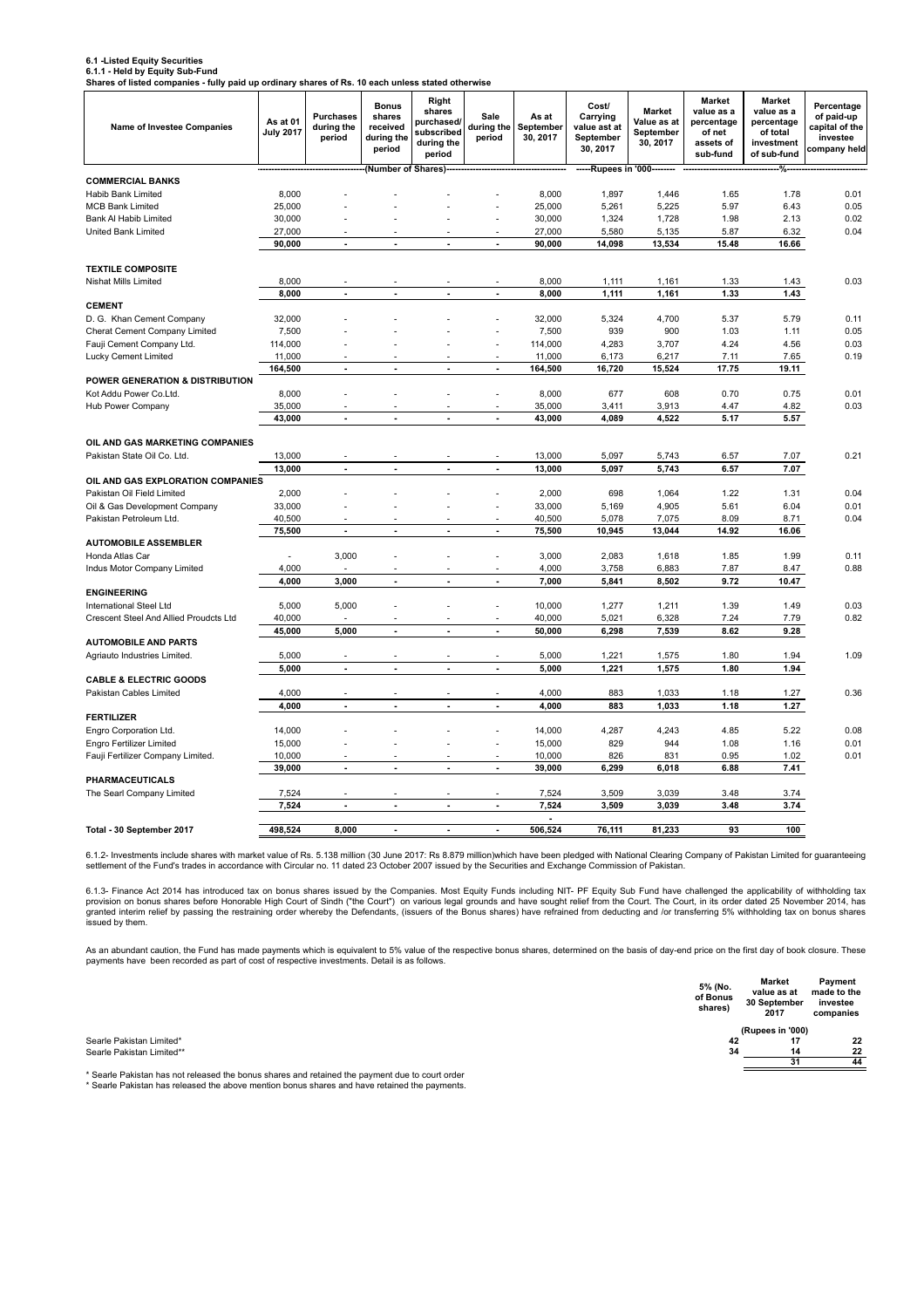**6.2.1 -Investment in government securities - Available for sale (PF DSF)**

|                                                                      |                        |                                    |                                          | <b>Face value</b>                         |                                                |                                    | As at 30 September 2017 |                |                                                  |                                                                                          |
|----------------------------------------------------------------------|------------------------|------------------------------------|------------------------------------------|-------------------------------------------|------------------------------------------------|------------------------------------|-------------------------|----------------|--------------------------------------------------|------------------------------------------------------------------------------------------|
| <b>Issue Date</b>                                                    | <b>Tenor</b>           | As at 01<br><b>July 2017</b>       | <b>Purchases</b><br>During the<br>Period | Sales/<br>Matured<br>During the<br>Period | As at<br>September<br>30, 2017                 | Carrying<br>Value                  | <b>Market</b><br>Value  | / (Diminution) | <b>Market Value</b><br>as a<br><b>Net Assets</b> | <b>Market Value</b><br>as a<br>Appreciation   Percentage of Percentage of<br>Investments |
|                                                                      |                        |                                    |                                          |                                           | -Rupees in '000------------------------------- |                                    |                         |                |                                                  |                                                                                          |
| <b>Market Treasury Bills</b><br>August 17, 2017<br>February 16, 2017 | 03 Months<br>06 Months | $\overline{\phantom{0}}$<br>50,000 | 50,000<br>$\overline{\phantom{0}}$       | 50,000                                    | 50,000<br>-                                    | 49,684<br>$\overline{\phantom{0}}$ | 49.670                  | (14)<br>-      | 55.82%                                           | 62.19%                                                                                   |
|                                                                      |                        | 50,000                             | 50,000                                   | 50,000                                    | 50,000                                         | 49,684                             | 49,670                  | (14)           | 55.82%                                           | 62.19%                                                                                   |
| <b>Pakistan Investment Bonds</b><br>March 26, 2015                   | 03 Years               | 25,000                             |                                          | $\overline{a}$                            | 25,000                                         | 25.284                             | 25.327                  | 43             | 28.46%                                           | 31.71%                                                                                   |
|                                                                      |                        | 25.000                             |                                          |                                           | 25.000                                         | 25,284                             | 25,327                  | 43             | 28.46%                                           | 31.71%                                                                                   |

|                                                         |                   |                              |                            | Face value         |                                                         |                   | As at 30 September 2017 |                |                                                  |                                                                                         |
|---------------------------------------------------------|-------------------|------------------------------|----------------------------|--------------------|---------------------------------------------------------|-------------------|-------------------------|----------------|--------------------------------------------------|-----------------------------------------------------------------------------------------|
| Name of Investee Company                                | <b>Issue Date</b> | As at 01<br><b>July 2017</b> | <b>Purchases</b><br>Period | Disposed<br>Period | As at<br>During the   during the   September<br>30.2017 | Carrying<br>Value | <b>Market</b><br>Value  | / (Diminution) | <b>Market Value</b><br>as a<br><b>Net Assets</b> | ∣ Market Value I<br>as a<br>  Appreciation   Percentage of Percentage of<br>Investments |
| <b>Commercial Banks</b><br><b>Bank Al-Habib Limited</b> | March 17, 2016    | 875                          |                            |                    | 875                                                     | 4.373             | 4.410                   | 37             | 4.96%                                            | 5.52%                                                                                   |
|                                                         |                   | 875                          |                            |                    | 875                                                     | 4.373             | 4.410                   | 37             | 4.96%                                            | 5.52%                                                                                   |

# **Sukuk - Listed** All Certificates have a Face Value of Rs. 5,000 each.

| All Gertingales have a race value of its. J.000 each. |                   |                              |                               |                    |                                                         |                   |                         |                                  |                                                                                      |                                                  |
|-------------------------------------------------------|-------------------|------------------------------|-------------------------------|--------------------|---------------------------------------------------------|-------------------|-------------------------|----------------------------------|--------------------------------------------------------------------------------------|--------------------------------------------------|
|                                                       |                   |                              | <b>Number of Certificates</b> |                    |                                                         |                   | As at 30 September 2017 |                                  |                                                                                      | <b>Market Value</b>                              |
| Name of Investee Company                              | <b>Issue Date</b> | As at 01<br><b>July 2017</b> | Purchases<br>Period           | Disposed<br>Period | Asat<br>During the   During the   September<br>30, 2017 | Carrying<br>Value | <b>Market</b><br>Value  | /(Diminution)                    | <b>Market Value</b><br>as a<br>Appreciation   Percentage of   '<br><b>Net Assets</b> | as a<br>l Percentage ofl<br>Total<br>Investments |
|                                                       |                   |                              |                               |                    |                                                         |                   |                         | (Rupees in '000) --------------- | 753796.8487                                                                          | 8884.29                                          |
| Fatima Fertilizer Company Limited November 28, 2016   |                   | 99                           |                               |                    | 99                                                      | 446               | 460                     | 14                               | 0.52%                                                                                | $0.58\%$                                         |

 **99 - - 99 446 460 14 0.52% 0.58%**

# **6.2.2 -Investment in government securities - Available for sale (PF MMSF)**

|                                                                  |                        | <b>Face value</b><br>As at 30 September 2017 |                                          |                                           |                                                |                   |                        |                               |                                                  |                                                                           |
|------------------------------------------------------------------|------------------------|----------------------------------------------|------------------------------------------|-------------------------------------------|------------------------------------------------|-------------------|------------------------|-------------------------------|--------------------------------------------------|---------------------------------------------------------------------------|
| <b>Issue Date</b>                                                |                        | As at 01<br><b>July 2015</b>                 | <b>Purchases</b><br>During the<br>Period | Sales/<br>Matured<br>During the<br>Period | As at<br>September<br>30, 2017                 | Carrying<br>Value | <b>Market</b><br>Value | Appreciation<br>/(Diminution) | <b>Market Value</b><br>as a<br><b>Net Assets</b> | <b>Market Value</b><br>as a<br>Percentage of Percentage of<br>Investments |
|                                                                  |                        |                                              |                                          |                                           | --Rupees in '000------------------------------ |                   |                        |                               |                                                  |                                                                           |
| <b>Market Treasury Bills</b><br>August 17, 2017<br>July 20, 2017 | 03 Months<br>03 Months | 80,000<br>$\overline{\phantom{a}}$           | 80.000                                   | 80.000<br>$\overline{\phantom{a}}$        | 80,000                                         | 79.858            | -<br>79.834            | -<br>(24)                     | ۰<br>89.55%                                      | 99.96%                                                                    |
|                                                                  |                        | 80.000                                       | 80.000                                   | 80.000                                    | 80.000                                         | 79.858            | 79.834                 | (24)                          | 89.55%                                           | 99.96%                                                                    |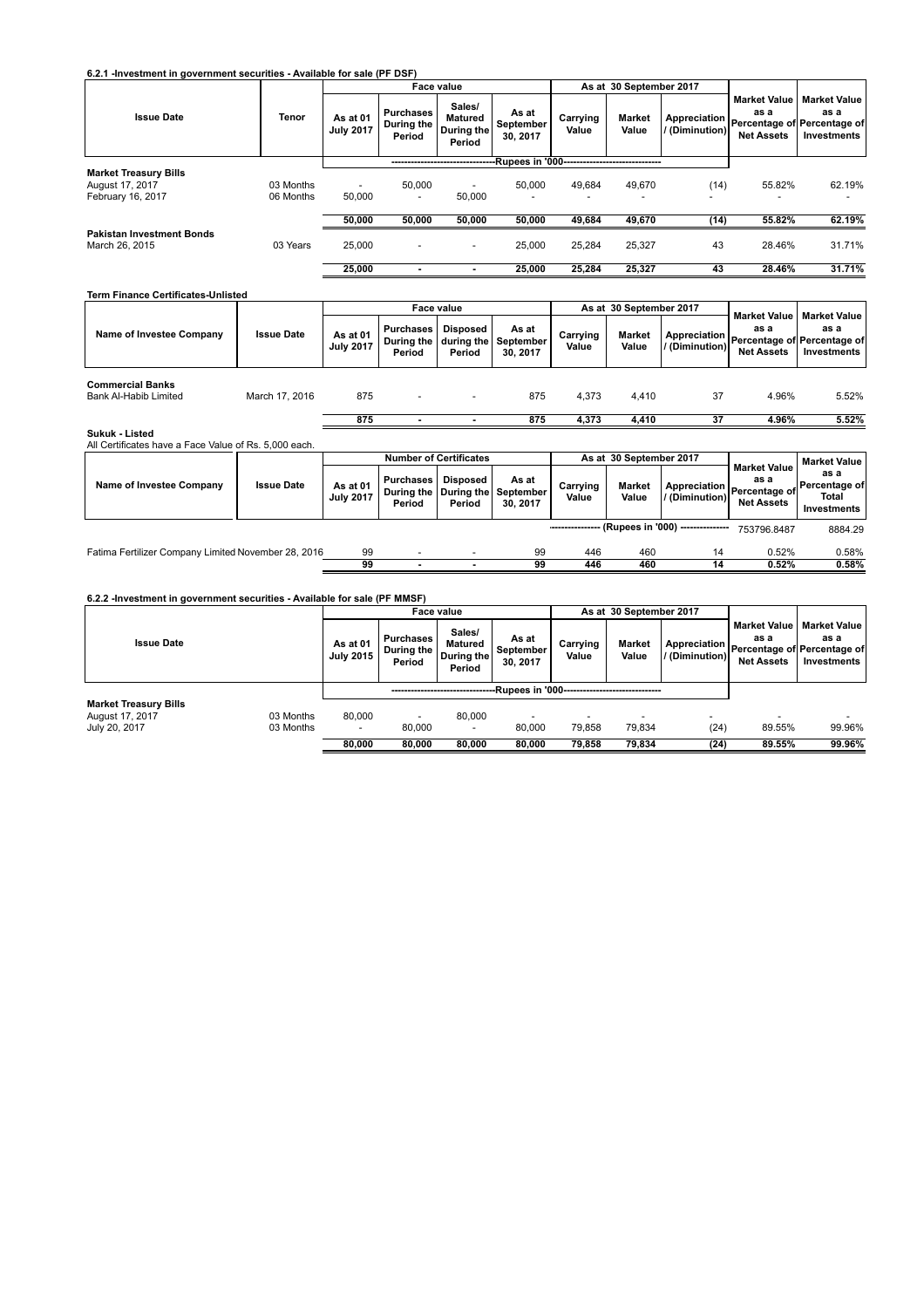|     | Net unrealised (diminution) / appreciation on re-measurement of                                                                                                 |                           |                           |                                         |                                |                                   |                                        |                         |                                           |                                                 |                                                       |
|-----|-----------------------------------------------------------------------------------------------------------------------------------------------------------------|---------------------------|---------------------------|-----------------------------------------|--------------------------------|-----------------------------------|----------------------------------------|-------------------------|-------------------------------------------|-------------------------------------------------|-------------------------------------------------------|
|     | investments classified as 'available for sale'                                                                                                                  |                           |                           | Unaudited (September 30, 2017)<br>Money |                                |                                   |                                        |                         | Unaudited (September 30, 2016)<br>Money   |                                                 |                                                       |
|     |                                                                                                                                                                 | <b>Equity Sub</b><br>Fund | Debt Sub<br>Fund          | <b>Market Sub</b><br>Fund               | <b>Commodities</b><br>Sub Fund | <b>TOTAL</b>                      | <b>Equity Sub</b><br>Fund              | Debt Sub<br>Fund        | <b>Market Sub</b><br>Fund                 | <b>Commodities</b><br>Sub Fund                  | <b>TOTAL</b>                                          |
|     | Market value of investments                                                                                                                                     | 81,233                    | 79,867                    | 79,834                                  |                                | 240,935                           | 83,574                                 | 74,221                  | 74,508                                    |                                                 | 232,303                                               |
|     | Less: Carrying value of investments - net of impairment                                                                                                         | 74,766<br>6,467           | 79,788<br>$\overline{80}$ | 79,858                                  |                                | 234,411<br>6,523                  | 75,771<br>7,804                        | 74,250<br>(28)          | 74,525<br>(17)                            |                                                 | 224,545<br>7,758                                      |
|     | Less: Net unrealised appreciation in the fair value of                                                                                                          |                           |                           | (23)                                    |                                |                                   |                                        |                         |                                           |                                                 |                                                       |
|     | investments at the beginning of the period                                                                                                                      | 17,951                    | 124                       | (15)                                    |                                | 18,060                            | 5,079                                  | (5)                     | (10)                                      |                                                 | 5,064                                                 |
|     |                                                                                                                                                                 | (11, 484)                 | (44)                      | (8)                                     |                                | (11, 536)                         | 2,725                                  | (23)                    | (7)                                       |                                                 | 2,694                                                 |
|     | FINANCIAL ASSETS AT FAIR VALUE<br>THROUGH PROFIT OR LOSS                                                                                                        |                           |                           |                                         |                                |                                   |                                        |                         |                                           |                                                 |                                                       |
|     |                                                                                                                                                                 |                           |                           | Unaudited (September 30, 2017)          |                                |                                   |                                        |                         | Unaudited (September 30, 2016)            |                                                 |                                                       |
|     |                                                                                                                                                                 | Equity<br>Sub-Fund        | <b>Debt</b><br>Sub-Fund   | Money<br><b>Market</b><br>Sub-Fund      | <b>Commodities</b><br>Sub-Fund | <b>Total</b>                      | Equity<br>Sub-Fund<br>(Rupees in '000) | Debt<br>Sub-Fund        | Money<br>Market<br>Sub-Fund               | Commodities<br>Sub-Fund                         | Total                                                 |
|     | - Future gold contracts<br>7.1                                                                                                                                  |                           |                           |                                         | (306)                          | (306)                             |                                        |                         |                                           |                                                 |                                                       |
| 7.1 | This represents net fair value of gold future contracts entered into by the Fund at the Pakistan Mercantile Exchange. The details of contracts are given below: |                           |                           |                                         |                                |                                   |                                        |                         |                                           |                                                 |                                                       |
|     |                                                                                                                                                                 |                           |                           |                                         |                                |                                   |                                        |                         | Value of                                  | Value of Gold<br>in futures                     | <b>Market</b><br>value as a                           |
|     | Commodities contracts - matured                                                                                                                                 |                           |                           |                                         |                                | <b>Maturity date</b>              |                                        | Quantity<br>ounces      | Gold<br>in futures<br>market<br>US\$      | market<br>equivalent<br>(Pak Rupees<br>in '000) | percentage<br>of net<br>assets<br>of sub fund<br>( %) |
|     | Gold 10 oz - AUG 17<br>Gold 10 oz - OCT 17<br><b>Commodities contracts - outstanding</b><br>Gold 10 oz - DEC 17                                                 |                           |                           |                                         |                                | 27 July 2017<br>27 September 2017 |                                        | 460 oz<br>460 oz        |                                           |                                                 |                                                       |
|     |                                                                                                                                                                 |                           |                           |                                         |                                | 28 November 2017                  |                                        | 470 oz                  | 1,352                                     | 63,524                                          | 75                                                    |
|     |                                                                                                                                                                 |                           |                           |                                         |                                |                                   |                                        |                         |                                           |                                                 |                                                       |
|     | Liabilities against gold futures at contracted rates-USD\$<br>Unrealised (loss) on future contracts of gold                                                     |                           |                           |                                         |                                |                                   |                                        |                         |                                           | 63,830                                          |                                                       |
|     |                                                                                                                                                                 |                           |                           |                                         |                                |                                   |                                        |                         |                                           | (306)                                           |                                                       |
|     | <b>DIVIDEND &amp; PROFIT RECEIVABLES</b>                                                                                                                        |                           |                           | Unaudited (September 30, 2017)          |                                |                                   |                                        |                         | <b>Audited (June 30, 2017)</b>            |                                                 |                                                       |
|     |                                                                                                                                                                 | <b>Equity Sub</b><br>Fund | Debt Sub<br>Fund          | Money<br><b>Market Sub</b><br>Fund      | <b>Commodities</b><br>Sub Fund | <b>TOTAL</b>                      | <b>Equity Sub</b><br>Fund              | <b>Debt Sub</b><br>Fund | Money<br><b>Market Sub</b><br>Fund        | <b>Commodities</b><br>Sub Fund                  | <b>TOTAL</b>                                          |
|     |                                                                                                                                                                 |                           |                           |                                         |                                | -Rupees in '000-                  |                                        |                         |                                           |                                                 |                                                       |
|     |                                                                                                                                                                 |                           |                           |                                         |                                |                                   |                                        |                         |                                           |                                                 |                                                       |
|     | Dividend Receivable<br>Profit on deposit accounts                                                                                                               | 715<br>14                 | 28                        | 49                                      | 351                            | 715<br>443                        | 375<br>35                              | 29                      |                                           |                                                 | 375<br>65                                             |
|     | <b>Government Securities</b>                                                                                                                                    |                           | 49                        |                                         | ٠                              | 49                                | $\overline{\phantom{a}}$               | 90                      |                                           |                                                 | 90                                                    |
|     | <b>Term Finance Certificates</b>                                                                                                                                |                           | 12                        |                                         |                                | 12                                |                                        | 581                     |                                           |                                                 | 581                                                   |
|     |                                                                                                                                                                 | 729                       | 89                        | 49                                      | 351                            | 1,218                             | 410                                    | 700                     |                                           |                                                 | 1,111                                                 |
|     | PAYABLE TO NATIONAL INVESTMENT TRUST LIMITED - PENSION FUND MANAGER                                                                                             |                           |                           |                                         |                                |                                   |                                        |                         |                                           |                                                 |                                                       |
|     |                                                                                                                                                                 |                           |                           | Unaudited (September 30, 2017)          |                                |                                   |                                        |                         | <b>Audited (June 30, 2017)</b>            |                                                 |                                                       |
|     |                                                                                                                                                                 | <b>Equity Sub</b><br>Fund | Debt Sub<br>Fund          | Money<br><b>Market Sub</b><br>Fund      | <b>Commodities</b><br>Sub Fund | <b>TOTAL</b>                      | <b>Equity Sub</b><br>Fund              | Debt Sub<br>Fund        | <b>Money</b><br><b>Market Sub</b><br>Fund | <b>Commodities</b><br>Sub Fund                  | <b>TOTAL</b>                                          |
|     |                                                                                                                                                                 |                           |                           |                                         |                                | -Rupees in '000-                  |                                        |                         |                                           |                                                 |                                                       |
|     | On account of:<br>9.1<br>Management remuneration                                                                                                                | 54                        | 37                        | 41                                      | 35                             | 168                               | 63                                     | 36                      | 42                                        | 34                                              | 175                                                   |
|     | 9.2<br>Sindh Sales Tax                                                                                                                                          | $\overline{7}$            | 5                         | - 6                                     | 5                              | 22                                | 8                                      | $\sqrt{5}$              | 5                                         | $\overline{4}$                                  |                                                       |
|     | Preliminary expenses and floataion cost                                                                                                                         | 61                        | 61                        | 61                                      | 61                             | 243                               | 61                                     | 61                      | 61                                        | 60                                              |                                                       |
|     | Security deposits<br>Others                                                                                                                                     | 2.600<br>25               | 100<br>25                 | -5<br>15                                | ٠<br>20                        | 2,705<br>85                       | 2.600<br>25                            | 100<br>24               | ٠<br>23                                   | 20                                              | 22<br>243<br>2,700<br>92                              |

0.1 As per rule 11 of the Voluntary Pension System Rules, 2005, management company has charged its remuneration at the rate of 0.75% p.a of Equity Sub-Fund and 0.5% p.a for other sub Fund of the average annual net assets f current period. The remuneration is paid on monthly basis in arrear.

<sub>9.2</sub> The Sindh Provincial Government levied Sindh Sales Tax at the rate of 13% (30 June 2017: 13%) on the remuneration of the Management Company through Sindh Sales Tax on Services Act, 2011.

#### **10 ACCRUED EXPENSES AND OTHER LIABILITIES**

|                                                     |      | Unaudited (September 30, 2017) |                  |                             | <b>Audited (June 30, 2017)</b> |                      |                    |                  |                                    |                         |              |
|-----------------------------------------------------|------|--------------------------------|------------------|-----------------------------|--------------------------------|----------------------|--------------------|------------------|------------------------------------|-------------------------|--------------|
|                                                     |      | Equity Sub<br>Fund             | Debt Sub<br>Fund | Money<br>Market Sub<br>Fund | <b>Commodities</b><br>Sub Fund | <b>TOTAL</b>         | Equity Sub<br>Fund | Debt Sub<br>Fund | Money<br><b>Market Sub</b><br>Fund | Commodities<br>Sub Fund | <b>TOTAL</b> |
|                                                     |      |                                |                  |                             |                                | -Rupees in '000----- |                    |                  |                                    |                         |              |
| Auditors' remuneration                              |      | 47                             | 46               | 46                          | 46                             | 185                  | 38                 | 37               | 37                                 | 37                      | 149          |
| Legal & Professional charges<br>Federal Excise Duty | 10.1 | 187                            | 10<br>198        | 198                         | 195                            | 25<br>778            | 188                | 10<br>199        | 197                                | 195                     | 25<br>779    |
| Provision for Sindh Workers' Welfare Fund           | 10.2 | 66                             | 163              | 159                         | 224                            | 612                  | 66                 | 140              | 137                                | 157                     | 500          |
| Brokerage                                           |      | 425                            |                  |                             | 18                             | 446                  | 423                |                  |                                    |                         | 423          |
| Total                                               |      | 730                            | 419              | 409                         | 488                            | 2.046                | 720                | 386              | 376                                | 394                     | 1,876        |

10.1 As per the requirement of Finance Act, 2013, Federal Excise Duty (FED) at the rate of 16% on the remuneration of the Management Company has been applied effective 13 June 2013. The Management Company is of the view th

The Honorable Sindh High Court (SHC) through its recent order dated 2 June 2016, in CPD-3184 of 2014 (and others) filed by various taxpayers, has interalia declared that Federal Excise Act 2005 (FED Act) is on services, ot

Sindh Revenue Board and Federal Board of Revenue have filed appeals before Honourable Supreme Court against the Sindh High Court's decision dated 2 June 2016, which is pending for the decision. However, after the exclusion

Since the appeal is pending in the Supreme Court of Pakistan, the Pension Fund Manager as a matter of abundant caution has retained a provision on FED on management aggregating to Rs. 0.188 million, 0.199 million, 0.197 mi

10.2 The Sindh Revenue Board (SRB) had written to few mutual funds in January 2016 to register and pay Sindh Workers Welfare Fund (SWWF) for the accounting year closing on or after 31 December 2013. MUFAP reviewed the issu

MUFAP has also taken a legal opinion that SWWF, if applicable, can only be applied from the date of enactment of SWWF Act, 2014, i.e. 21 May 2015. Accordingly, on 12 January 2017, MUFAP as an abundant caution, has decided